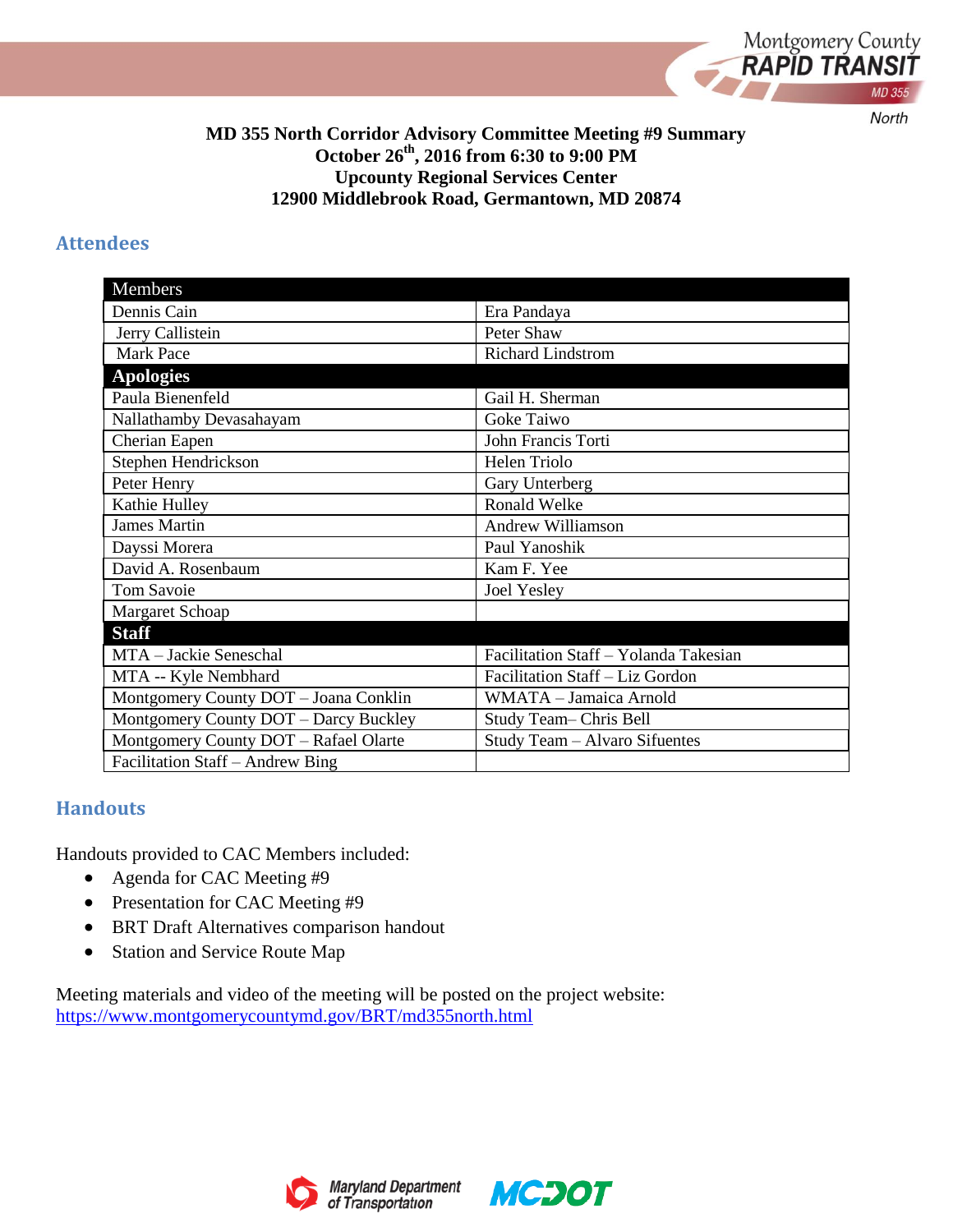

## **Introduction**

Facilitator Yolanda Takesian welcomed attendees, introduced meeting content, and outlined the agenda. She explained the meeting is the second of a two-part review of the analysis of BRT alternatives; the goal of this meeting is to understand the remaining high-level screening criteria for the BRT alternatives – costs and property impacts. The tabletop exercise following the presentation will allow participants to weigh the tradeoffs of different alternatives and to provide input on which running ways or alternatives could be removed from consideration or refined to move to the next stage of more detailed study.

# **Project Process and Screening Criteria**

Kyle Nembhard reintroduced the four BRT conceptual alternatives for the corridor (Alternatives 3A, 3B, 4A, and 4B) that the project team has been testing at a high level. He explained that while this meeting would focus on comparing tested alternatives to one another, it is very likely that "hybrid" alternatives will emerge keeping only the best aspects of these preliminary alternatives in the mix for further study.

*(Question)We talked about alternatives for detailed study, is that these?*

(Response) Yes, these will be the basis of the alternatives that will be carried forward for more analysis.

## **Conceptual Alternative Screening Results**

Alvaro Sifuentes explained that this meeting will add a consideration of impacts and costs to the previous meeting's discussion of transit ridership, person throughput, travel time, and accessibility. Adding these criteria will begin to introduce tradeoffs, as the alternatives that provide the most transit benefit also tend to have higher impacts on property and higher capital and operating costs.

Mr. Sifuentes walked participants through the same general questions as in the previous meeting, but this time added the dimensions of operating costs and property impacts to the discussion. The previous takeaways from these questions are below, with operating cost and property impact implications added in italics.

The analysis presented at this meeting answers six questions at a high level, that is, in a very general sense.

- How does Observation Drive compare to MD 355, in the northernmost end of the study corridor?
	- o Observation Drive has higher ridership.
	- o Lower congestion would allow the BRT to operate quickly in mixed traffic on Observation Drive.
	- o Important activity centers are planned along Observation Drive.
	- o *Operating costs are slightly higher on Observation Drive compared to MD 355.*
	- o *Construction costs on MD 355 would be higher than construction costs for an Observation Drive alignment.*
- How do the two southern termini (Bethesda and Grosvenor) compare?



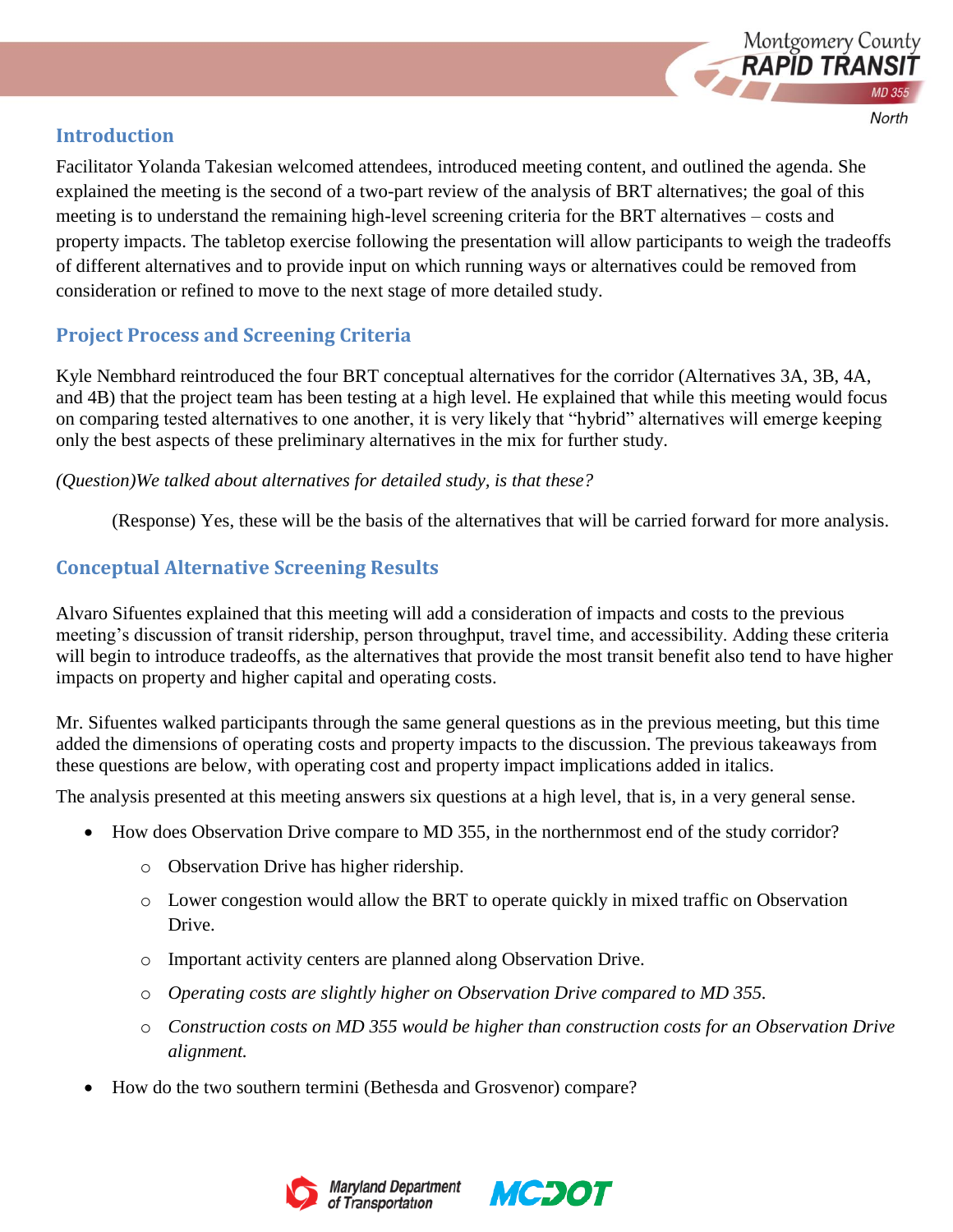

North

- o 15% of the ridership is generated by extending service south of Grosvenor. This is true both in that portion and in the central portion of the corridor, north of Grosvenor, because it provides greater access to important activity centers.
- o *Stopping BRT service at Grosvenor will result in lower impacts and costs compared to continuing service to Bethesda.*
- What is causing differences in the projected ridership for new BRT service between the BRT alternatives?
	- o Higher ridership is anticipated along an Observation Drive alignment due to a greater number of large trip generators.
	- o Extending service to Bethesda increases ridership by expanding the BRT market and providing access to additional activity centers.
	- o In general, the median running way sections have shorter BRT travel times generating higher ridership within those sections.
	- o *Property or environmental impacts and construction costs are not causing differences in ridership between BRT Alternatives.*
- What are the effects of lane repurposing?
	- o Transit person throughput increases on all alternatives and all alignment sections compared to the No Build alternative.
	- o In general, total person throughput decreases in sections where lane repurposing is being proposed due to a decrease in auto person throughput (caused by increased traffic congestion).
	- o *Lane repurposing minimizes property impacts and has been proposed in constrained areas.*
- How does the bi-directional section operate?
	- o It creates longer travel times due to buses having to wait to pass one another.
	- o Longer travel times lower the ridership projections.
	- o *Construction costs and property impacts are higher for this option compared to lane repurposing.*
- How do the median vs. curb running ways compare?
	- o Median options result in shorter BRT travel times, in general.
	- o Median alternatives also generate higher ridership, in general.
	- o *The median alternatives cause higher property impacts and result in higher construction costs than curb alternatives.*

*(Q) You say costs are "higher," but what does that mean? 10% additional cost for 50% additional ridership, or 150% additional cost for 10% additional ridership? We need to understand the orders of magnitude.* 



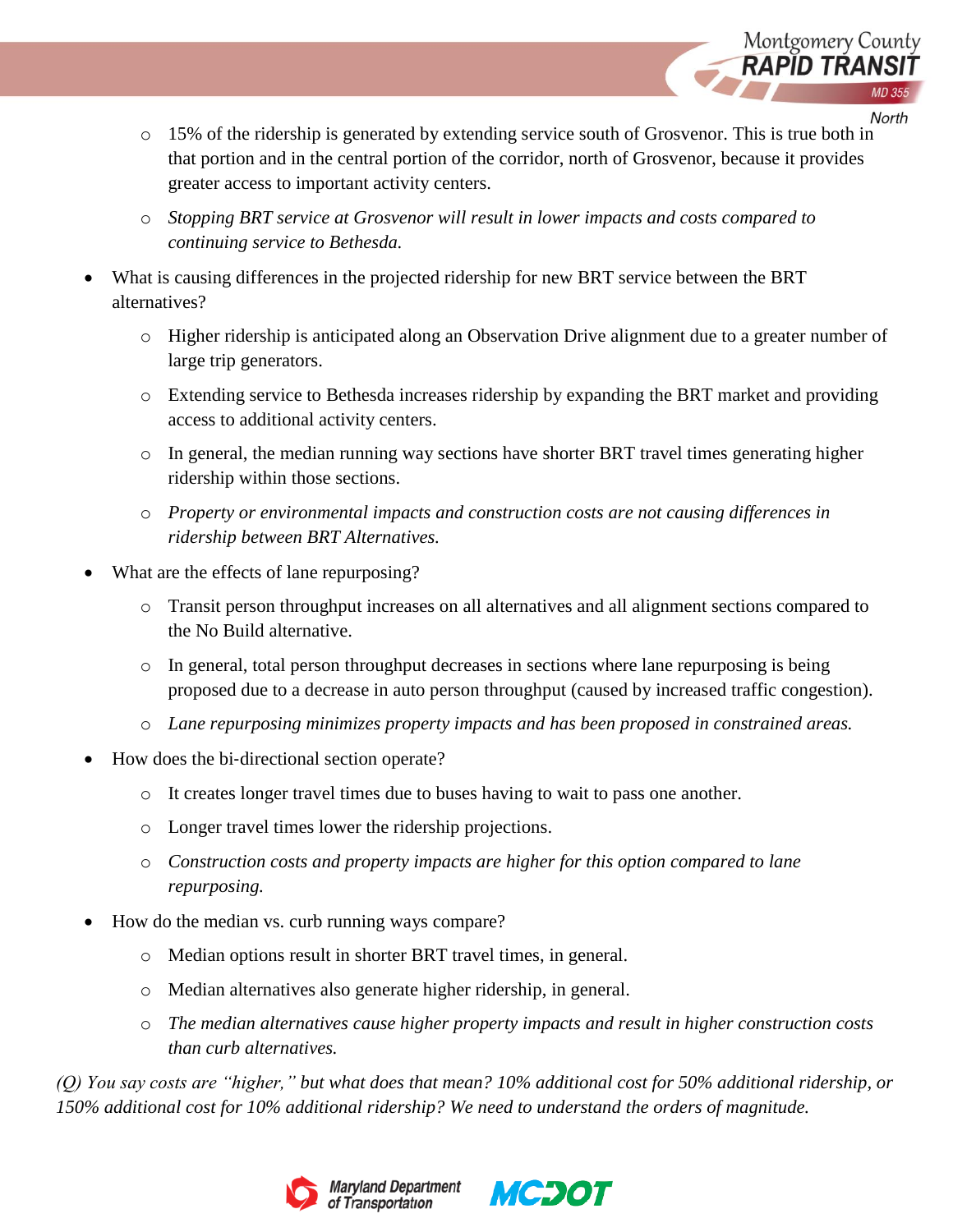

North

(R) This was only a high-level, general comparison. More detailed costs needed to quantify differences will be developed in future phases of the project.

*(Q) Is the travel time greater on Observation Drive just because it is a longer distance?*

(R) Yes, but aspects that are affecting travel time also include the fact that BRT would operate in mixed traffic and is predicted to have higher ridership due to the greater density of destinations.

*(Q) Are there fewer traffic lights on Observation Drive?*

(R) Yes, but there is one more BRT stop planned compared to the alternative running along MD 355.

*(Q) How far apart are the two corridors?*

(R) The minimum distance between the two corridors is about 1000 feet.

*(Q) Have you looked at going around the Montgomery College campus north of Middlebrook Road, instead of through it?*

(R) We are going to look at that in the next phase.

*(Q) When you say "longer travel time means lower ridership," is there some linear relationship, like every extra 10% in travel time results in an X% drop in ridership?*

(R) It is not quite that simple, but travel time is usually very highly correlated with ridership. We will get more detailed than that with refined alternatives.

*(Q) Why is the BRT faster in the median?*

(R) Because it's a dedicated lane and it doesn't have conflicts with local buses and right turning vehicles.

*(Q) So two dedicated median lanes are more expensive than two dedicated curb lanes?*

(R) Yes. A median alternative has a wider footprint resulting in higher construction costs.

*(Q) Will it be possible to have a median running way in some sections and a curb running way in others?*

(R) Yes, however ideally these transitions, with their associated weaving in and out of traffic, are minimized through the corridor.

*(Q) How large a percentage of the operating cost is driver (vehicle operator) labor? And is it reasonable to consider driverless vehicles?*

(R) Most of the operating cost is driver labor. If driverless technology becomes feasible it would dramatically change the cost calculation.

*(Comment) As we have seen with electric vehicles, driverless vehicle acceptance will take time.* 

*(Q) Would it be possible to run fewer, but larger vehicles?*

(R) Yes, and that would increase capacity, but the service would be less attractive to many riders if buses arrived less frequently.